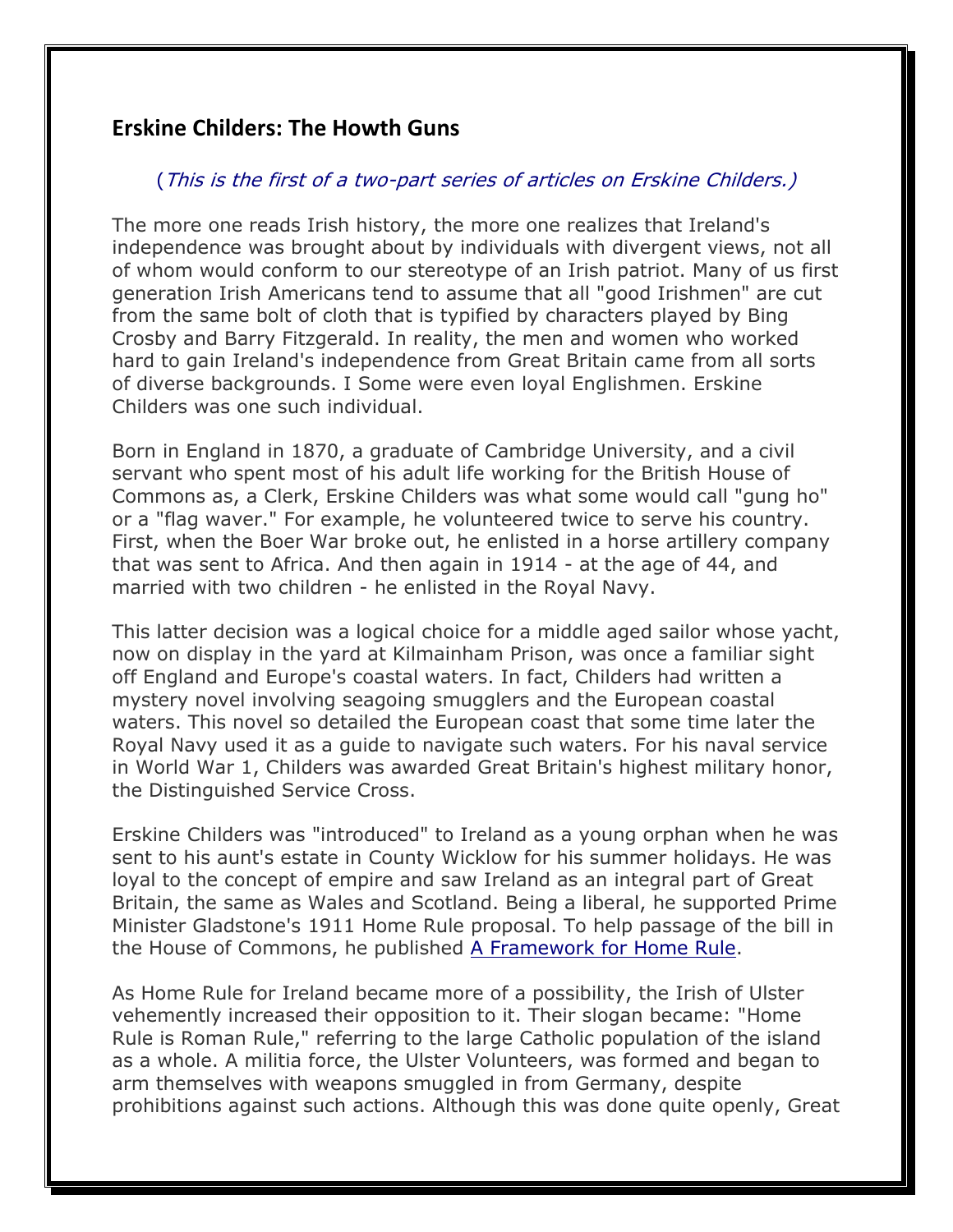Britain failed to take steps to stop the importation of arms, and by 1914, almost 20,000 Ulstermen were under arms.

These flagrant violations were contrary to Childers' view of Home Rule and made him open to Pearse's suggestion that he use his seamanship skills to help even the two sides up a little. Since the British fleet was used to seeing Childers' yacht, the *Asgard*, cutting through the Irish Sea under full sail, and since Childers knew the coastal waters so well, in the Spring of 1914 Padraic Pearse asked this Englishman to go to Germany and secure arms for use by the Irish Volunters.

Childers' wife, Mary A. Osgood of Boston, a staunch New Englander whose ancestors could be traced to the Mayflower, insisted on being part of the *Asgard's* crew. Her friend, Mary Spring-Rice, and a British aviator made up the rest of the crew on the *Asgard*. Loaded to the gunwales with 900 rifles and 25,000 rounds of ammunition supposedly bound for Mexico, the Asgard left the German freighter for Ireland. That night the little yacht ran into the roughest storm to hit the Irish Sea in the past thirty years. It is a tribute to Childers' courage, stamina and seamanship that his vessel survived at all. He had to lash himself to the wheel to be kept from being swept overboard, all the while steering an overloaded boat to keep it from being swamped by the high seas.

On the morning of July 26, 1914 with the storm behind them, and Mary waiving a red petty coat, he sailed the *Asgard* into Howth Harbor. The guns and ammunition were quickly unloaded by members of the Irish Volunteers, who just happened to be at the beach for a picnic that day. After the rifles and ammunition were unloaded, Childers and his crew sailed back to England, dropping the aviator off near his aerodrome.

The Royal Irish Constabulary and a contingent of Scottish soldiers were sent to block the Irish Volunteers from marching back to Dublin with their new, and unknown to the British forces, unloaded rifles. A roadblock was set up at Clontarf. Faced with such a formidable foe, the Volunteers resorted to a little blarney and with a little jig disappeared from sight like fairy dust on a summer's evening. They even managed to take the trams which had brought the troops from Dublin.

When the RIC and the troops had returned to Dublin on foot, they were in an angry and foot-sore mood. On Bachelor's Walk they encountered an unruly mob, whose spirits had been bolstered by the happening at Clontarf and probably other spirits as well. When a British officer raised his hand for silence and attention, his action was misinterpreted by a soldier who fired